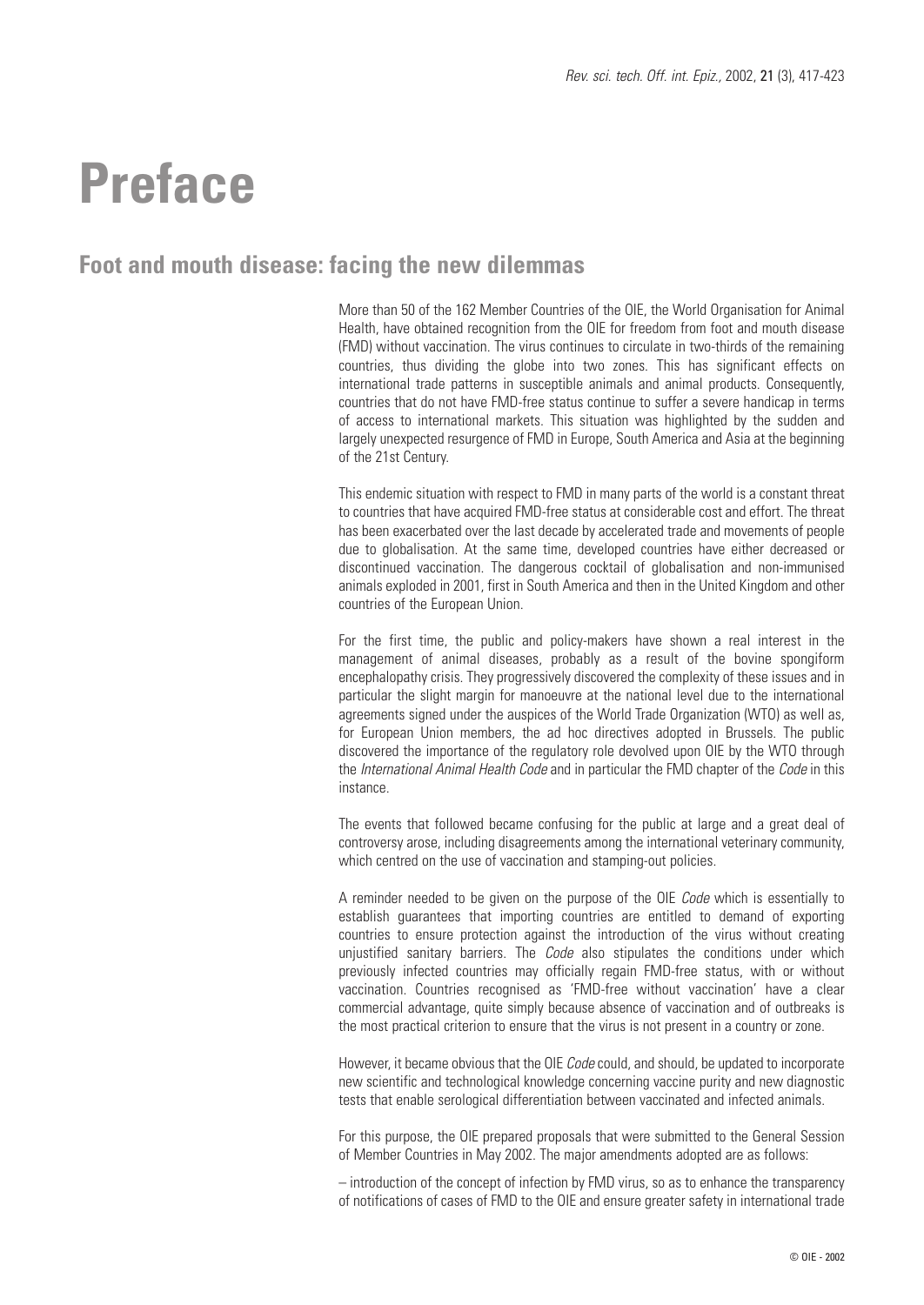– recognition of new diagnostic tests capable of distinguishing infected animals from those that have been vaccinated (particularly when emergency ring vaccination is used to prevent the disease from spreading within a country or zone), that can be used for mass epidemiological screening of animal populations

– reduction of the time required (from twelve to six months) before a country that vaccinated but did not slaughter animals during an outbreak may, under certain conditions, regain freedom from FMD infection status.

The amendments to the FMD chapter in the *Code* offer Veterinary Services a broader range of disease control strategies, applicable nationally to control the disease, and provide alternatives to stamping-out without vaccination, which are less damaging for trade resumption than in the past. Considerably reducing the period of embargo on countries that resort to emergency vaccination but do not slaughter vaccinated animals, and subsequently proving, by using the new diagnostic tests on the herds involved, that the virus is not in circulation, means that authorities will indeed find it easier to avoid massive stamping-out strategies.

This special issue of the *Scientific and Technical Review* gives as broad an overview as possible of the present state of knowledge and of the different scientific viewpoints on FMD, particularly in regard to epidemiology, world-wide distribution, control and eradication strategies adopted in the various regions of the world, diagnosis and specific clinical features by species, emergency management, problems linked to the use of vaccines, economic impact and control of the disease and, finally, prevention strategies and various assessments of the stakes involved. The point of view of livestock breeders, environmental concerns and animal welfare issues are also given ample coverage in this special issue. The final paper pinpoints research areas that deserve attention to be better prepared for the future.

Our readers will observe that the opinions expressed by the various authors are sometimes contradictory. This indicates that discussion on the best control strategies and the precautions to take to ensure safe international trade must continue with the ongoing support of OIE. Our ambition is to enlighten our readers so that future discussions are wideranging and encourage future projects that will be useful to all OIE Member Countries.

I wish to extend my warm thanks to all the authors and to the people who contributed to the publication of this issue, which will become the authoritative reference on FMD and on procedures that can be used to combat the disease using modern methods that are acceptable to society.

To Dr Gavin Thomson, President of the OIE FMD and Other Epizootics Commission, I would like to express my sincere thanks, not only for agreeing to undertake the task of designing the contents of this book at extremely short notice, but also for the mammoth task of reading and, in cases, editing the forty-three manuscripts presented here. My gratitude is also extended to the many anonymous referees who offered their time and expertise so generously to ensure that those submissions published were based on fact and science.

Bernard Vallat ■ Director General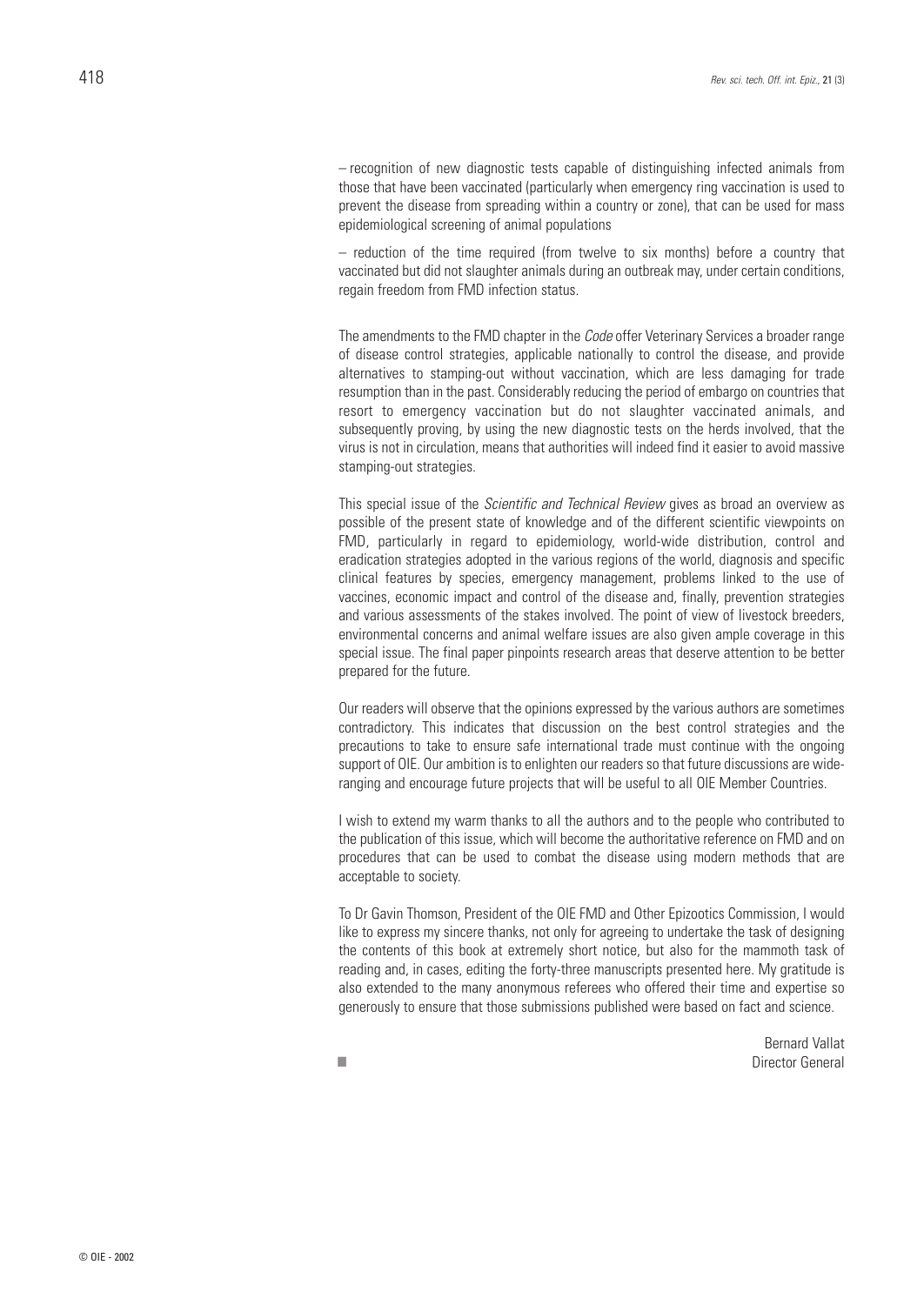## **Préface**

#### **Fièvre aphteuse : faire face aux nouveaux dilemmes**

Plus de 50 des 162 Pays Membres de l'OIE, Organisation mondiale de la santé animale, sont officiellement indemnes de fièvre aphteuse sans vaccination. Le virus continue donc de circuler dans les deux tiers des pays restants et le monde se trouve ainsi séparé en deux zones, ce qui influe très fortement sur la nature des flux d'animaux sensibles et de leurs produits dans les échanges internationaux. Les pays non indemnes continuent dès lors à subir un handicap déterminant pour accéder aux marchés internationaux. La réapparition soudaine et largement imprévue de la fièvre aphteuse en Europe, en Amérique du Sud et en Asie à l'aube du 21e siècle a rappelé avec acuité cette situation.

L'existence d'une endémicité internationale fait peser un danger permanent sur les pays devenus indemnes au prix d'efforts considérables, danger accru depuis une décennie par l'accélération de la mondialisation des échanges de biens et de personnes, qui a coïncidé avec la baisse, voire l'abandon du recours à la vaccination dans les pays développés. C'est ce dangereux cocktail « mondialisation-animaux non immunisés » qui a explosé en 2001, d'abord en Amérique du Sud puis au Royaume-Uni et dans plusieurs autres pays de l'Union européenne.

Pour la première fois, le grand public et les décideurs politiques se sont intéressés de près à la gestion des maladies animales, probablement en raison de la crise précédente liée à l'encéphalopathie spongiforme bovine. Ils ont progressivement découvert la complexité de ces questions et notamment la faiblesse des marges de manœuvre nationales, du fait des accords internationaux souscrits dans le cadre de l'Organisation mondiale du commerce (OMC) et, pour les États membres de l'Union européenne, des directives *ad hoc* votées à Bruxelles. L'opinion publique a ainsi réalisé l'importance du rôle normatif reconnu à l'OIE par l'OMC, notamment à travers le *Code zoosanitaire international* et le chapitre sur la fièvre aphteuse qu'il comporte.

La suite des évènements a été plus confuse pour le grand public et de nombreuses polémiques ont éclaté, y compris à l'intérieur de la communauté vétérinaire internationale, débats focalisés sur l'usage de la vaccination et des politiques d'abattage sanitaire.

Il a donc fallu rappeler que le *Code* de l'OIE a pour but prioritaire de fixer les garanties que les pays importateurs sont en droit d'exiger de la part des pays exportateurs pour se protéger de l'introduction du virus, sans pour autant dresser des barrières sanitaires injustifiées. Le *Code* fixe également les conditions dans lesquelles un pays précédemment infecté peut recouvrer officiellement son statut indemne, avec ou sans usage de la vaccination, en donnant un avantage commercial évident aux pays indemnes sans vaccination, tout simplement parce que l'absence de vaccination et de foyers est le critère le plus pratique pour s'assurer que le virus ne circule pas dans un pays ou une zone.

Il est néanmoins devenu évident que le *Code* de l'OIE pouvait et devait se moderniser en intégrant les nouveaux acquis scientifiques et industriels relatifs à la pureté des vaccins et à l'arrivée de nouveaux tests de diagnostic permettant de différencier les sérologies des animaux vaccinés de celles des animaux infectés.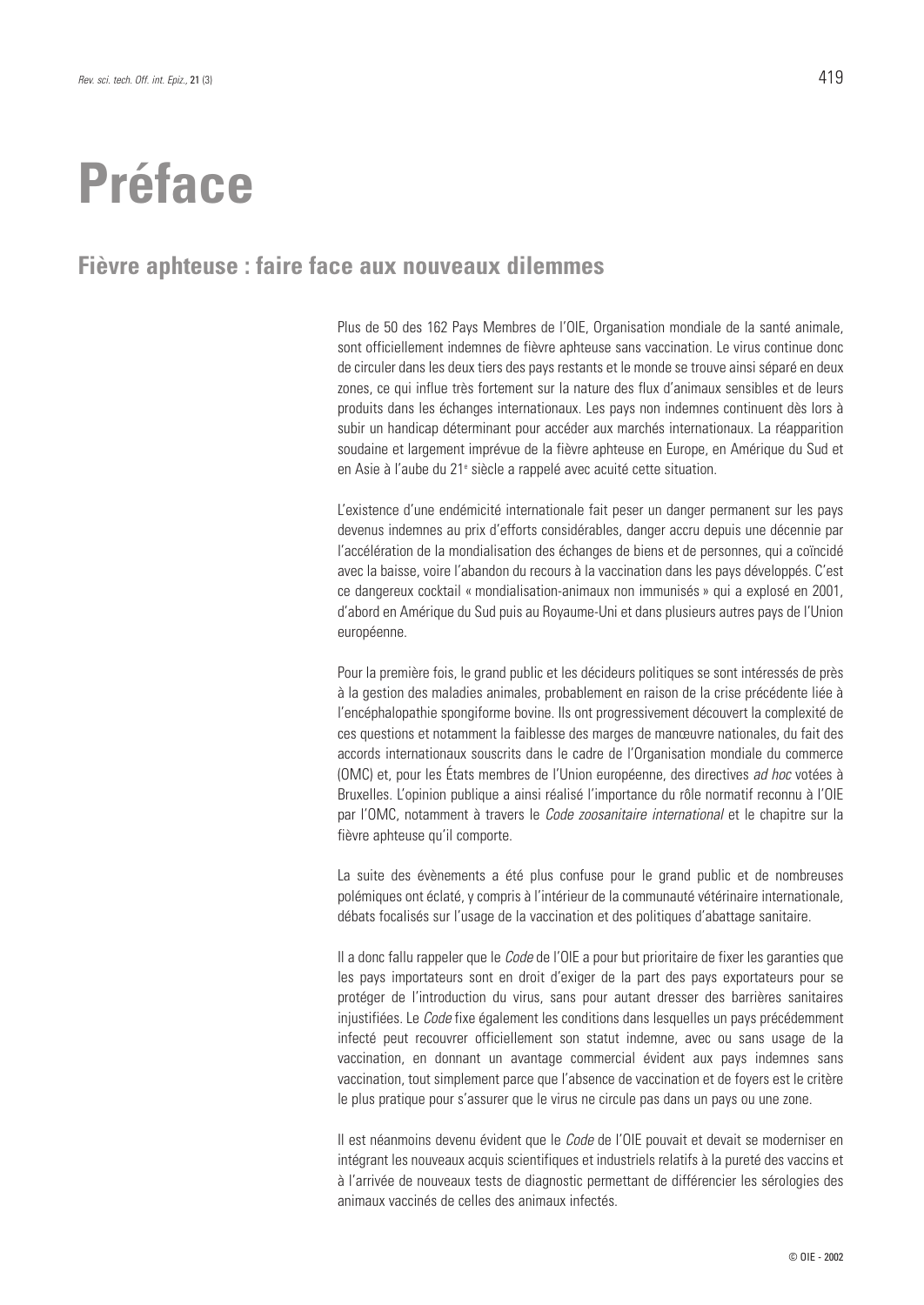L'OIE a préparé à cet effet des propositions qui ont été soumises à la Session générale des Pays Membres en mai 2002. Les principales modifications adoptées sont les suivantes :

– introduction du concept d'infection par le virus de la fièvre aphteuse, afin d'améliorer la transparence des déclarations des cas de fièvre aphteuse à l'OIE et de mieux assurer la sécurité sanitaire du commerce international ;

– reconnaissance de nouveaux tests de diagnostic capables de distinguer les animaux infectés des animaux vaccinés (notamment lorsque la vaccination en anneau est utilisée en urgence pour éviter la propagation de la maladie dans un pays ou une zone) et pouvant être utilisés à une échelle épidémiologique de masse sur des populations animales ;

– réduction de 12 à 6 mois du délai minimal d'attente avant qu'un pays ayant vacciné des animaux au cours d'un foyer sans les abattre ultérieurement puisse demander, sous certaines conditions, à recouvrer son statut de pays indemne d'infection par la fièvre aphteuse.

Ces changements apportés au chapitre du *Code* sur la fièvre aphteuse offrent aux Services vétérinaires un plus large éventail de stratégies applicables au niveau national pour combattre la maladie, tout en leur donnant la possibilité d'adopter des solutions alternatives à l'abattage sanitaire sans vaccination, moins pénalisantes que par le passé, pour accéder à nouveau aux échanges internationaux. En effet, un raccourcissement significatif de la période d'embargo par les pays ayant utilisé la vaccination d'urgence sans abattre les animaux vaccinés, et pouvant prouver par la suite que le virus ne circule pas grâce à l'usage, à l'échelle des troupeaux concernés, des nouveaux tests de diagnostic, pourrait conduire plus facilement que par le passé les autorités à renoncer à des stratégies d'abattage massif.

Ce numéro spécial de la *Revue scientifique et technique* présente un panorama aussi complet que possible de l'état actuel de nos connaissances et des différents points de vue scientifiques concernant la fièvre aphteuse, notamment son épidémiologie, sa répartition dans le monde, les stratégies de contrôle et d'éradication adoptées dans les différentes régions, le diagnostic et les particularités cliniques selon les espèces, la gestion des situations d'urgence, les problèmes liés à l'usage des vaccins, l'impact économique de la maladie et de son contrôle, et enfin les stratégies de prophylaxie et les différentes appréciations quant à leurs enjeux. Le point de vue des éleveurs, les préoccupations environnementales et les questions liées au bien-être animal figurent également en bonne place dans ce numéro spécial. L'article final détermine pour sa part les grands axes de recherche à privilégier pour mieux préparer l'avenir.

Nos lecteurs constateront que les opinions exprimées par les différents auteurs sont parfois contradictoires. Cela signifie que les discussions sur les meilleures stratégies de lutte à adopter ainsi que les précautions à prendre pour assurer la sécurité du commerce international doivent se poursuivre, avec l'appui permanent de l'OIE. Notre ambition est principalement d'éclairer nos lecteurs pour que la suite des débats soit riche et porteuse de futurs projets utiles à tous les Pays Membres de l'OIE.

Je souhaite remercier chaleureusement tous les auteurs et toutes celles et ceux qui ont contribué à la réalisation de cette publication, qui constituera une référence incontournable pour mieux comprendre la fièvre aphteuse et mieux la combattre par des méthodes modernes et acceptables par la société.

J'exprime également ma plus sincère gratitude au Docteur Gavin Thomson, Président de la Commission pour la fièvre aphteuse et autres épizooties de l'OIE, qui a non seulement accepté de concevoir le sommaire de ce numéro en un temps record, mais a également assumé la tâche colossale de relire, et dans certains cas de réviser les manuscrits des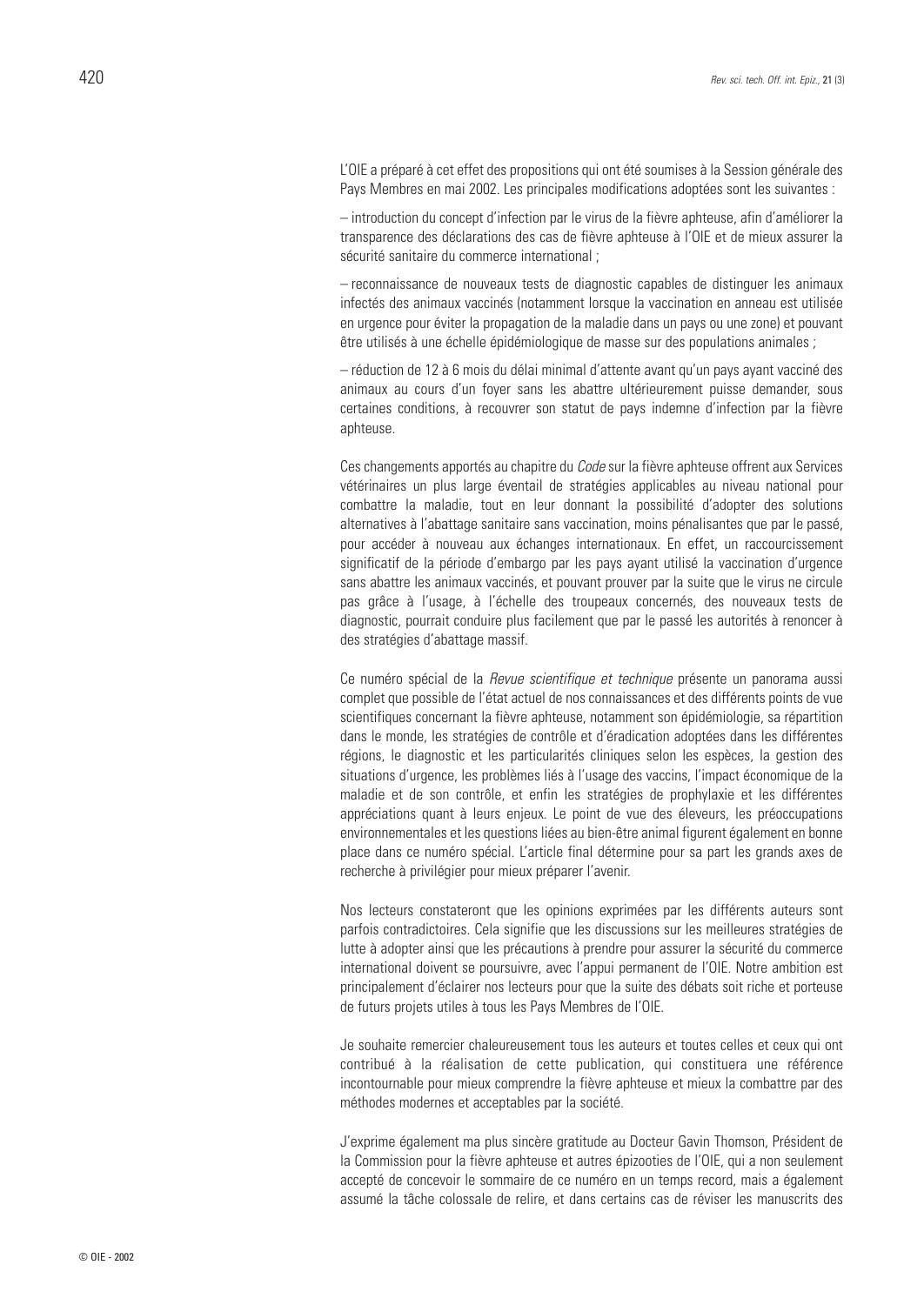quarante-trois contributions publiées. Mes remerciements vont aussi aux nombreux réviseurs anonymes qui ont si généreusement consacré leur temps et leur expertise à s'assurer du fondement factuel et scientifique des contributions présentées ici.

> Bernard Vallat Directeur général

# **Prólogo**

**Fiebre aftosa : afrontar los nuevos dilemas** 

■

Más de 50 de los 162 Países Miembros de la OIE, la Organización Mundial de Sanidad Animal, están oficialmente libres de fiebre aftosa sin vacunación. El virus sigue pues en circulación en los dos tercios restantes de países, hecho que traza una neta divisoria entre dos zonas del mundo y por ello mismo tiene gran influencia sobre los flujos de animales sensibles y sus productos derivados en los intercambios internacionales: los países que no están libres de fiebre aftosa siguen enfrentándose a graves dificultades para acceder a los mercados internacionales. La reaparición repentina y en gran medida imprevista de la fiebre aftosa en Europa, Sudamérica y Asia a principios del siglo XXI ha recalcado con mucha intensidad esta situación.

La existencia de una endemicidad internacional supone una amenaza constante para los países que han logrado erradicar la enfermedad a costa de notables esfuerzos, amenaza todavía más ominosa en los últimos diez años por la aceleración sin precedentes que ha experimentado la mundialización del intercambio de bienes y personas, coincidiendo además con la menor utilización o incluso el abandono de las vacunaciones en los países desarrollados. Este peligroso cóctel de "mundialización y animales no inmunizados" hizo explosión en 2001, primero en Sudamérica y después en el Reino Unido y en varios otros países de la Unión Europea.

Esa fue la primera ocasión en que el público y las instancias políticas sintieron un genuino interés por la gestión de las enfermedades animales, recordando seguramente la anterior crisis debida a la encefalopatía espongiforme bovina. Poco a poco fueron descubriendo la complejidad del tema y, sobre todo, el escaso margen de maniobra de que disponen los países a resultas de los acuerdos internacionales suscritos en el marco de la Organización Mundial del Comercio (OMC), a los que se suman las directivas especiales aprobadas en Bruselas en el caso de los Estados Miembros de la Unión Europea. La opinión pública vino así a comprender la importancia de la función normativa que la OMC ha reconocido a la OIE y que ésta ejerce sobre todo a través del *Código zoosanitario internacional* y de su capítulo dedicado a la fiebre aftosa.

Los acontecimientos subsiguientes resultaron más confusos para el público y pródigos en controversias incluso dentro de los medios veterinarios internacionales, con polémicas centradas en el uso de la vacunación y en las políticas de sacrificio sanitario.

Fue menester pues recordar que el *Código* de la OIE persigue en prioridad el objetivo de establecer las garantías que los países importadores tienen derecho a exigir de los exportadores para protegerse de la introducción del virus en su territorio sin erigir por ello barreras sanitarias injustificadas. El *Código* define también las condiciones en las que un país previamente infectado puede recobrar el estatus oficial de "país libre", con o sin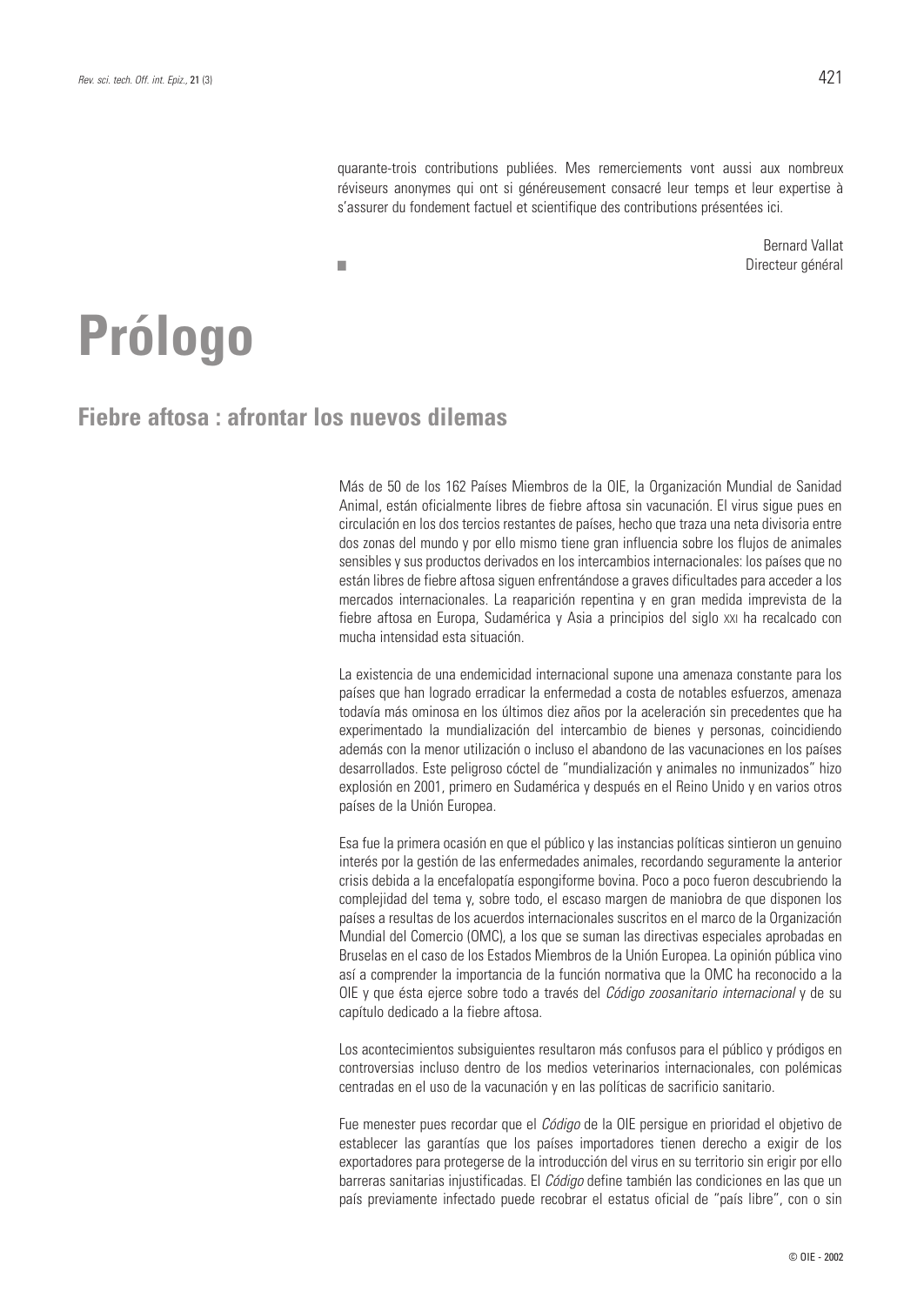vacunación. Los países libres sin vacunación gozan de una ventaja comercial evidente, por la simple razón de que la ausencia de vacunaciones y de focos infecciosos constituye el criterio más práctico para tener la certeza de que el virus no está en circulación dentro de un país o territorio determinado.

Por otra parte, sin embargo, ha quedado patente que el *Código* de la OIE puede y debe modernizarse, incorporando los nuevos conocimientos científicos y tecnológicos relativos a la pureza de las vacunas y al advenimiento de nuevas pruebas de diagnóstico que permiten distinguir serológicamente entre los ejemplares vacunados y los infectados.

Con tal objetivo la OIE elaboró una serie de propuestas que se presentaron ante la Sesión General de Países Miembros en mayo de 2002. Las principales modificaciones aprobadas son las siguientes:

– incorporación del concepto de infección por el virus de la fiebre aftosa para mejorar la transparencia de las notificaciones de casos de esta enfermedad a la OIE y garantizar la seguridad sanitaria de los intercambios internacionales;

– reconocimiento de nuevas pruebas de diagnóstico que permiten distinguir entre animales infectados y vacunados (sobre todo cuando se emplean vacunaciones perifocales como procedimiento de urgencia para impedir la propagación de la enfermedad en un país o territorio), y que pueden aplicarse a poblaciones animales a una escala epidemiológica masiva;

– reducción (de 12 a 6 meses) del plazo mínimo para que un país que haya vacunado a sus animales durante un brote sin sacrificarlos ulteriormente pueda solicitar, bajo ciertas condiciones, la restitución de su estatus de país libre de infección por la fiebre aftosa.

Estos cambios en el capítulo del *Código* dedicado a la fiebre aftosa proporcionan a los Servicios Veterinarios un surtido más amplio de estrategias aplicables a escala nacional para combatir la enfermedad, brindándoles al mismo tiempo la posibilidad de adoptar soluciones alternativas al sacrificio sanitario sin vacunación, menos gravosas que en el pasado, para poder integrarse de nuevo en los circuitos comerciales internacionales. No en vano la importante reducción del periodo de embargo (para los países que, habiendo aplicado vacunaciones de urgencia sin sacrificar a los animales, puedan demostrar ulteriormente que el virus no está en circulación, aplicando las nuevas pruebas de diagnóstico al nivel de los rebaños) podría llevar a las autoridades a renunciar más fácilmente que antes a estrategias de sacrificio masivo.

Este número especial de la *Revista científica y técnica* ofrece una panorámica lo más completa posible de nuestros conocimientos actuales y de los distintos puntos de vista científicos acerca de la fiebre aftosa, sobre todo en lo concerniente a su epidemiología, su repartición en el mundo, las estrategias de control y erradicación adoptadas en las distintas regiones del mundo, el diagnóstico y las particularidades clínicas de la enfermedad según la especie de que se trate, la gestión de las situaciones de emergencia, los problemas asociados al uso de vacunas, las repercusiones económicas de la enfermedad y de la lucha contra ella y, por último, las estrategias de profilaxis y las distintas valoraciones que éstas merecen en cuanto a sus costos y consecuencias. El punto de vista de los ganaderos, las preocupaciones ambientales y las cuestiones ligadas al bienestar de los animales también tienen cabida en este número especial. El último artículo, por su parte, está dedicado a desentrañar las grandes líneas de investigación que deben privilegiarse para preparar mejor el futuro.

El lector observará que las opiniones de los distintos autores son a veces contradictorias, de donde se desprende que el debate sobre las mejores estrategias de lucha y sobre las precauciones necesarias para garantizar la seguridad del comercio internacional debe proseguir, siempre con el apoyo de la OIE. Nuestra principal ambición radica en ilustrar a